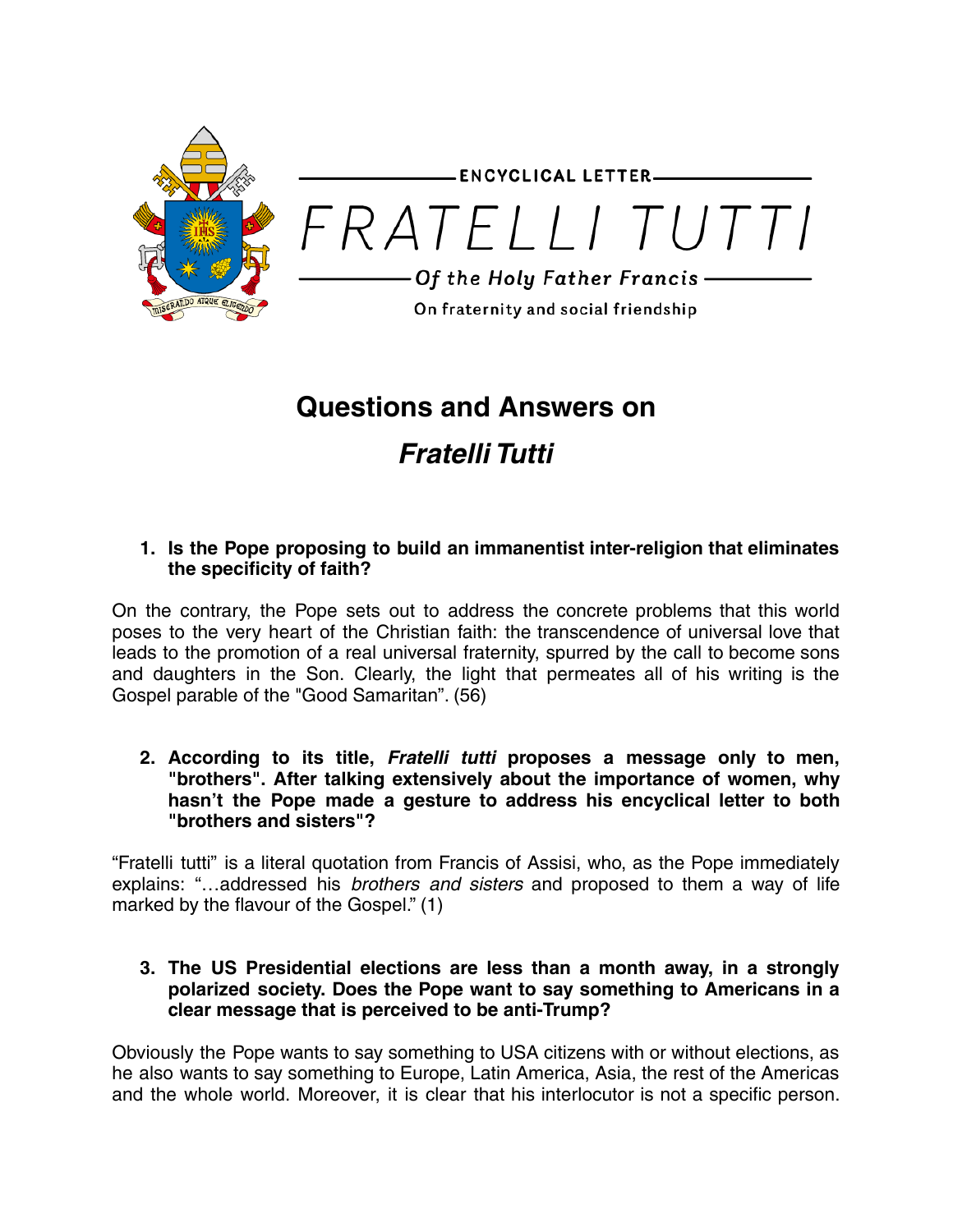His interlocutor is the modern society that is dehumanized, sick and left wounded by all the new forms of "civilized" inhumanity. (chap. 1)

## **4. What does "social encyclical" mean and why doesn't the Pope write about Christian theology or doctrine alone?**

The whole text is precisely about Christian theology and doctrine; however, it is necessary to emphasize that "Christian" means both personal and social. In fact, both dimensions are inseparable from the Gospel because both dimensions constitute love and "God is love."

## **5. The Pope claims that he was inspired by the Grand Imam Ahmad Al-Tayyeb for this Encyclical letter. Since when have other religions become involved in writing documents of the Magisterium of the Church? Is this necessary? (5)**

The Pope never mentions the word "inspiration", but he says that he was "encouraged", which is not the same thing. In fact, he drew his inspiration from his own experience of faith in a broken world, as it is for the Grand Imam. It is a Catholic encyclical addressed to the entire human family.

# **6. When the Pope says "Let us dream as a single human family", is he proposing a form of universalism? Should we all be equal? (8)**

For a Christian, it is not a question that we "must" all be equal, because we are all equal, in that we are all children of the same Father. This equality is the source of the inalienable dignity of every human being. And the concrete implications of this common dignity are clearly laid out in the Encyclical.

## **7. The document has a very negative tone, criticizing everything that is new, modern and technological. What correctives does the Pope propose and what is the Church or the Pope doing to work out solutions?**

This is by no means a criticism of everything that is new, modern and technological; rather, it criticizes what is inhumane, violent, degrading and exclusionary about them. With the exception of the first chapter, which lays out the problems, and the second chapter, which is catechetical and calls for conversion, the rest of the Encyclical proposes possible paths that can lead us to fraternity and social friendship.

**8. The document criticizes "market freedom" and other economic forms. Is the Pope an economist? What data or reports did he use to base his opinions, that are so unlike an encyclical? (32)**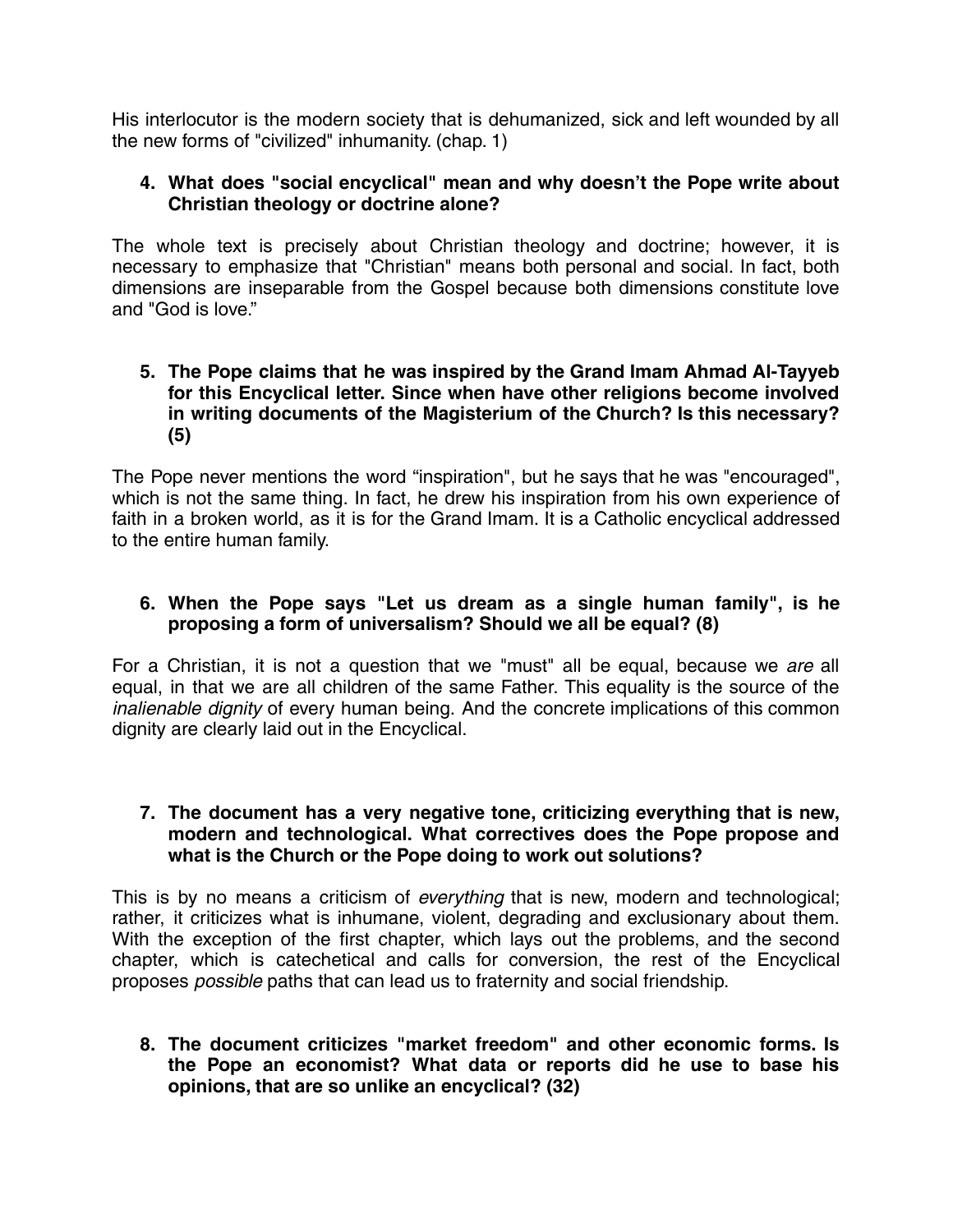It is not an "economic" criticism of neo-liberal economy, but an evangelical criticism of the harmful and criminal consequences that the prevailing economic model has on the largest part of humanity.

# **9. The new technology tools are great allies of young people. Why does the Pope insist on describing them as "digital campaigns of hatred and destruction"? Isn't this too harsh? (42)**

These are tools used by the young and adults too, and no one is immune to falling victim to hatred and destructive desires. No tool is immune from misuse. One can never be too harsh in criticizing the negative sides of a tool that can be used and is used destructively, either consciously or unconsciously. As a matter of fact, criticism brings to light concrete situations and encourages us to find solutions: "The bigger risk does not come from specific objects, material realities... but from the way that they are used" (160).

## **10.Some of the Pope's proposals seem to have a socialist and communist focus. How does he plan to create a world with land for all, to give a house and work to everyone? Would he prefer a single totalitarian government? (126)**

This is a Christian vision of the society and economy, following the lines of the Social Doctrine of the Church. What is being proposed in the Encyclical is a new modality of human coexistence with an open horizon built on the openness of Christian faith.

# **11.Why does the Pope address the themes of populism and liberalism in a document on fraternity? Why should we know a Pope's political opinion? (156)**

The Pope writes about populism and liberalism because both have proven incapable of promoting social coexistence, centred on the inviolable dignity of every human being, that is truly inclusive, formative of the human person as such, and effective in the fight against poverty, injustice and exclusion. The perspective of faith directs politics to be the concrete realization of the "civilization of love".

# **12.Is the Pope suggesting the abolition of private property so that we become "more brothers"? (120)**

No. The Social Doctrine of the Church underlines that private property is subject to the principle of the common use of the gifts of creation and, therefore, the fundamentally social purpose of private property.